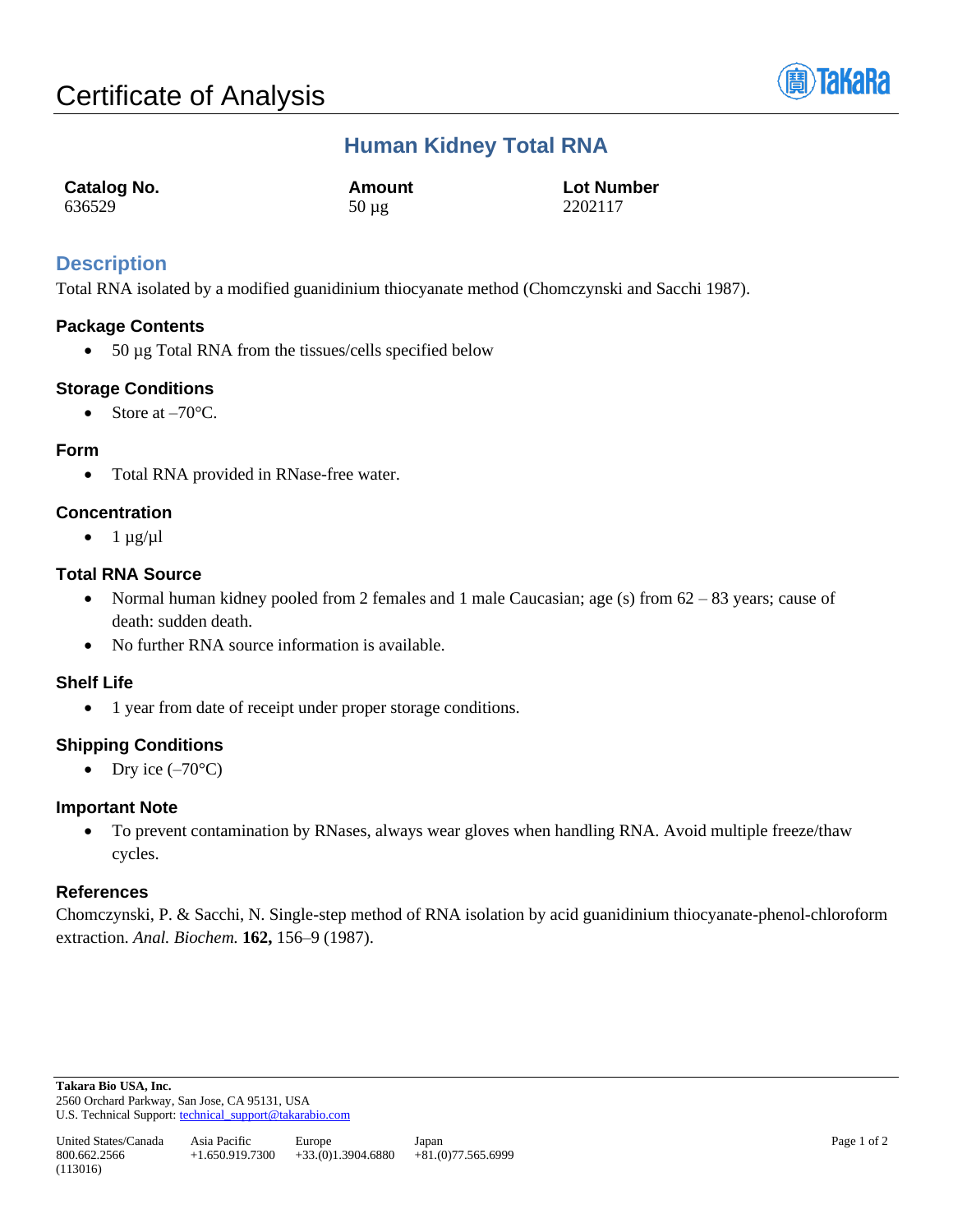## **Quality Control Data**

This lot of total RNA was analyzed by capillary electrophoresis (CE) using an Agilent 2100 Bioanalyzer. The actual electropherogram trace for this RNA is provided below. RNA concentration and purity were evaluated by UV spectrophotometry.

Both the area ratio of the 28S/18S rRNA peaks, and the proportion (relative percentage) of these two peak areas to the total area under the electropherogram provide reliable quantitative estimates of RNA integrity. For both of these criteria, this sample meets or exceeds our standards for high-quality total RNA.



It is certified that this product meets the above specifications, as reviewed and approved by the Quality Department.